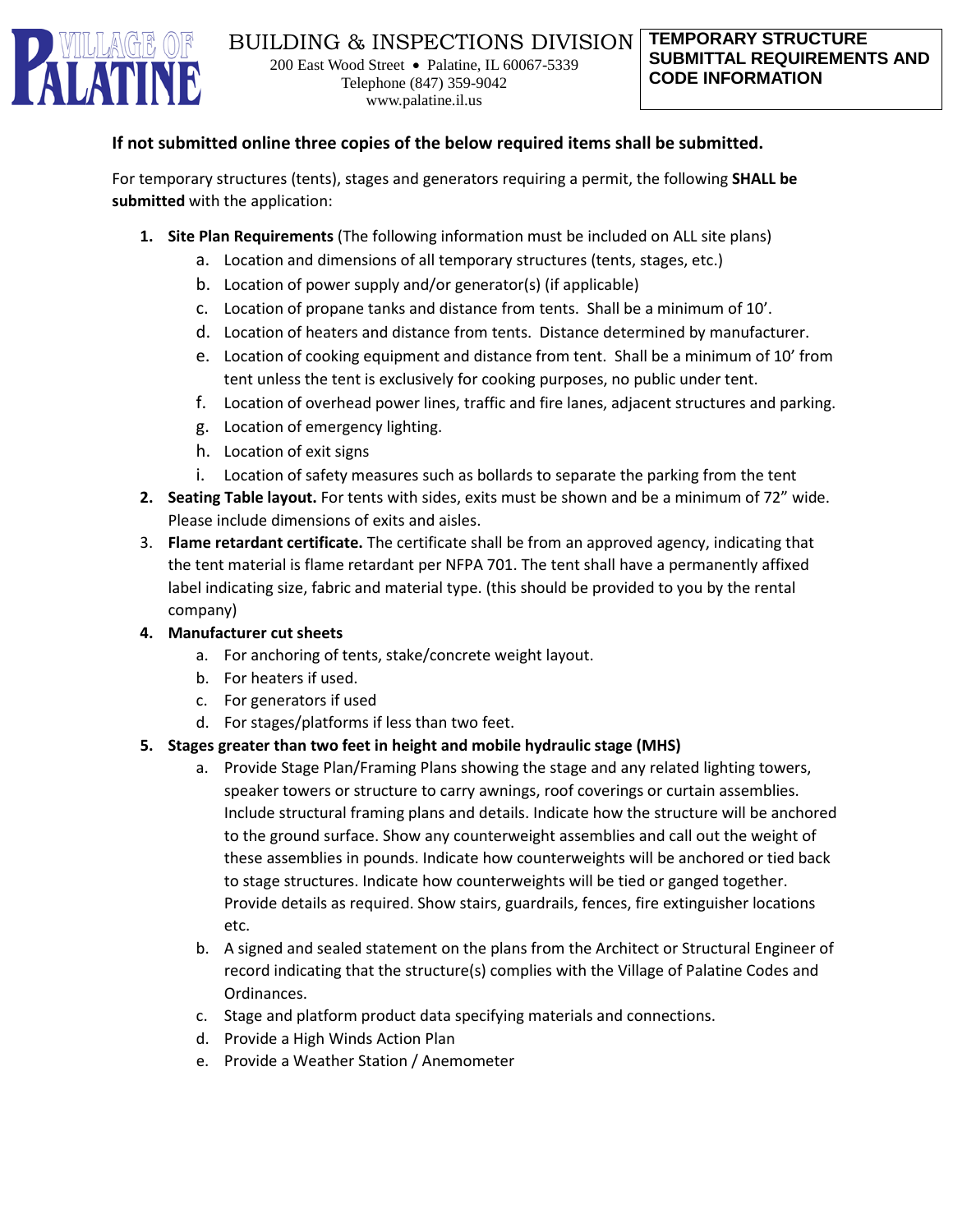

# **Inspection Requirements**

- **Inspections are conducted Monday through Friday 8:30 a.m. to 3:00 p.m. only**
- You must call to schedule inspections at least 72 hours in advance.
- All structures (Tents), stage and generators shall be ready for final inspections a minimum of two (2) hours prior to the event start time.
- Scheduling Inspections
	- o Tent Inspections: Call the Fire Prevention Bureau at (847) 359-9029 **(It is strongly recommended the tent company be onsite)**
	- o Electrical Inspections: Call the Building & Permits Division at (847) 359-9042.

# **Code Requirements and Regulations**

#### **1. Tent Requirements**

- a. Tents shall be a minimum of 20 feet away from lot lines, generators and parked vehicles.
- b. Guide ropes shall be present for all side poles.
- c. Center poles shall be anchored. **If present note on site plan "Center poles shall be staked"**
- d. When a tent in not placed on a paved surface weight distribution pads shall be under the center poles.
- e. Structures erected on building, decks or balconies shall be required to apply for a standard building permit and conform the International Building Code (ICC) Section 3102.
- f. If staking the tent pole guide ropes is not possible concrete weights shall be used, in conformance with manufactures specifications, to secure the tent pole guide ropes.

### 2. **Electrical Requirements (As Applicable):**

- a. Live parts of generators operated at more than 50 volts to ground shall not be exposed to accidental contact, provide fencing.
- b. All cords shall be continuous without splices between boxes and cord connectors shall not be laid on the ground.
- c. Boxes shall have no live parts exposed. Where mounted outdoors, boxes shall be weatherproofed and not less than 6" above ground.
- d. All 125 volt 15 & 20 amp receptacles for personal use shall have UL listed ground fault protection. The ground fault protection (GFI) can be a part of the cord within 12 inches of the plug attachment. Egress lighting shall not be connected to the load side.
- e. Generators shall be separated from tents by a minimum 20 feet for refueling purposes

### 3. **Cooking Requirements**

- a. There shall be no cooking allowed in the same tent that is being used for assembly or business purposes. The exception would be "Sterno" type food warmers.
- b. Tents provided for cooking purposes shall be a minimum of 10 feet from adjacent tents used for public assembly.
- c. Proper fire extinguishers shall be provided per NFPA 10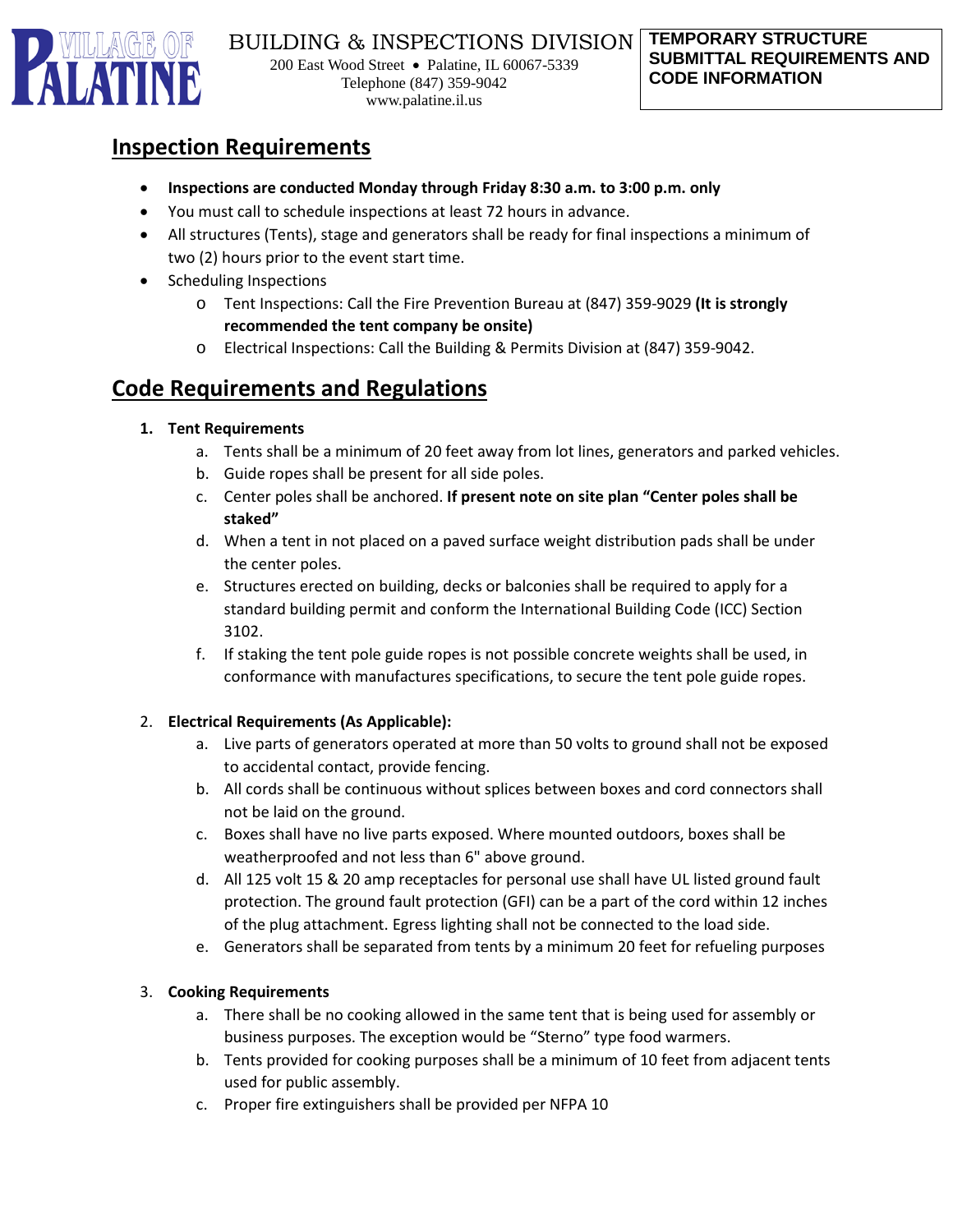

## BUILDING & INSPECTIONS DIVISION

200 East Wood Street • Palatine, IL 60067-5339 Telephone (847) 359-9042 www.palatine.il.us

#### **4. Occupant Load**

- a. Occupant load shall be calculated at:
	- i. One person per 5 square feet for standing only.
	- ii. One person per 7 square feet of aisle space if displays are set up.
	- iii. One person per 7 square feet if chairs only, not fixed.
	- iv. One person per 15 square feet when tables and chairs are used.
- b. Crowd managers shall be provided per IFC 3104.20.2 for occupant loads greater than 250.

#### 5. **Occupant Safety Requirements**

- a. Smoking is not allowed inside tents, no smoking signs shall be posted.
- b. "In the event of severe weather, evacuate tent and seek shelter" signs shall be posted in all tents requiring a permit.
- c. Any cables on the ground that cross a required aisle or exit shall be properly protected with an approved tread device.
- d. LP tanks shall be secured in an upright position and protected from vehicle traffic.
- e. Refueling of equipment shall not be done inside or within 20' of a tent.
- f. The Fire Prevention Bureau shall approve heaters. Provide heater specification sheets if used.
- g. No open flames or open flame devices will be allowed under the tent, with the exception of "sterno" food warmers.
- h. Hay, straw, shavings, or similar combustible material shall not be located within any tent.
- i. Fire extinguishers shall be present, readily visible and accessible, with a minimum 2A:10BC and placed within 75' travel distance from any point in the tent.

#### **6. Exits**

- **a.** Required means of egress shall remain unobstructed.
- **b.** Number of remote exits:
	- **i.** 2 exits for 0 199 people
	- **ii.** 3 exits for 200 499 people
	- **iii.** 4 exits for 500-999 people
- **c.** There shall be at least one aisle, which must be a minimum of 44 inches wide, leading to an exit.
- **d.** Exit ways shall discharge to a clear area remote from the tent and be a minimum of 72" wide.
- **e.** Means of egress shall be properly illuminated by natural or artificial light, or a combination of both.
- **f.** If the tent is used when no natural light is available, emergency lighting shall be provided whenever the occupant load is 100 or more (an electrical inspection will then be required).
- **g.** Exit signs shall be posted if occupant loads is greater than 100.
- **h.** Any guide ropes crossing a means of egress must be higher than 8 feet from the ground.
- **i.** Guide ropes and tent stakes shall be protected so they do not create a hazard to the public.